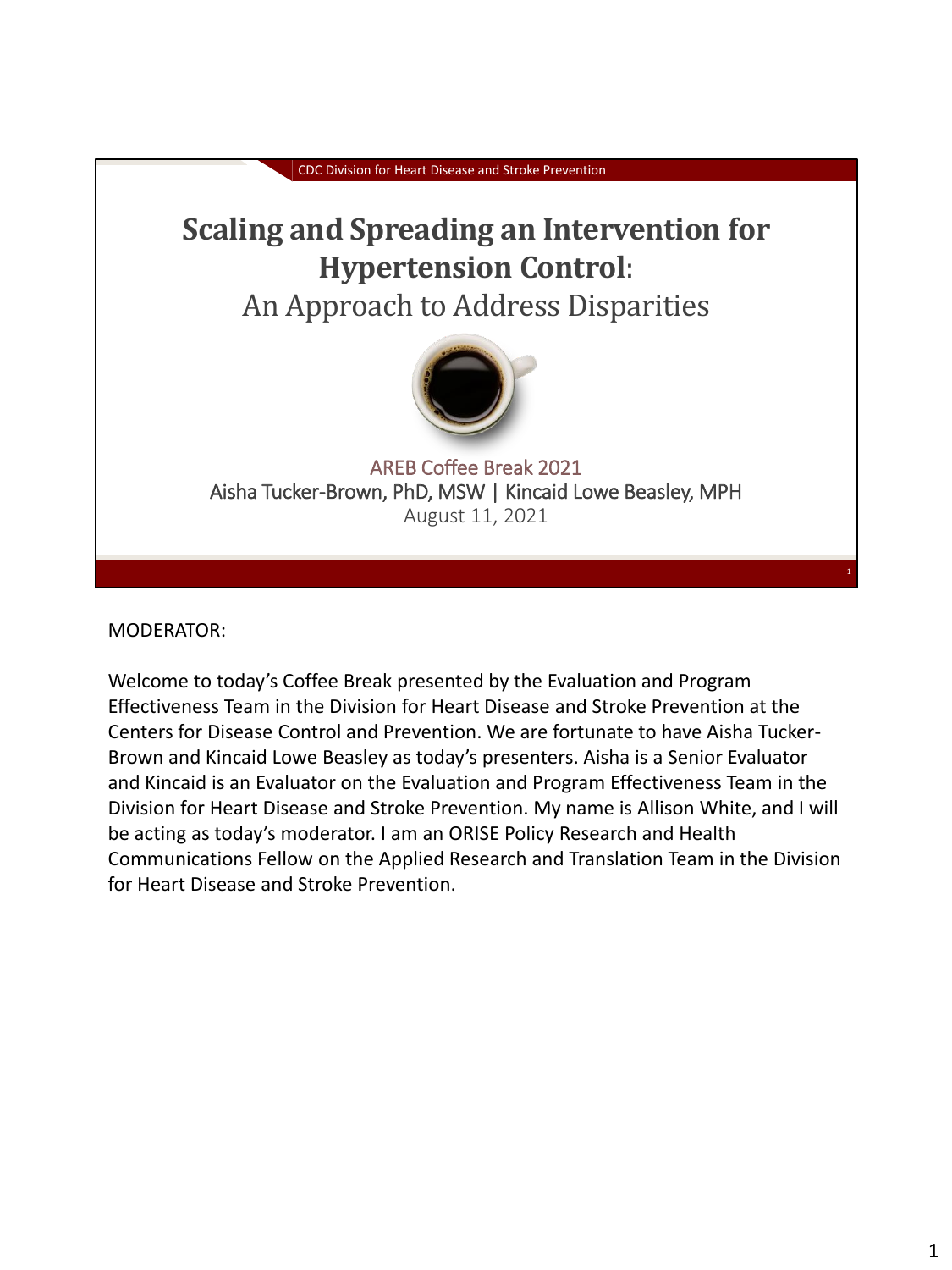

#### MODERATOR

Before we begin, there are some housekeeping items. All participants have been muted; however, to improve audio quality, please mute your phones and microphones throughout the webinar until prompted. If you are having issues with audio or seeing the presentation, please message us using the chat box or send us an email at AREBheartinfo@cdc.gov. If you have questions during the presentation, please enter it in the Q/A box located at the bottom of your screen. Please hold your questions until we reach the end of the presentation until prompted. Since this is a training series on applied research and evaluation, we hope you will complete the poll at the end of the presentation and provide us with your feedback.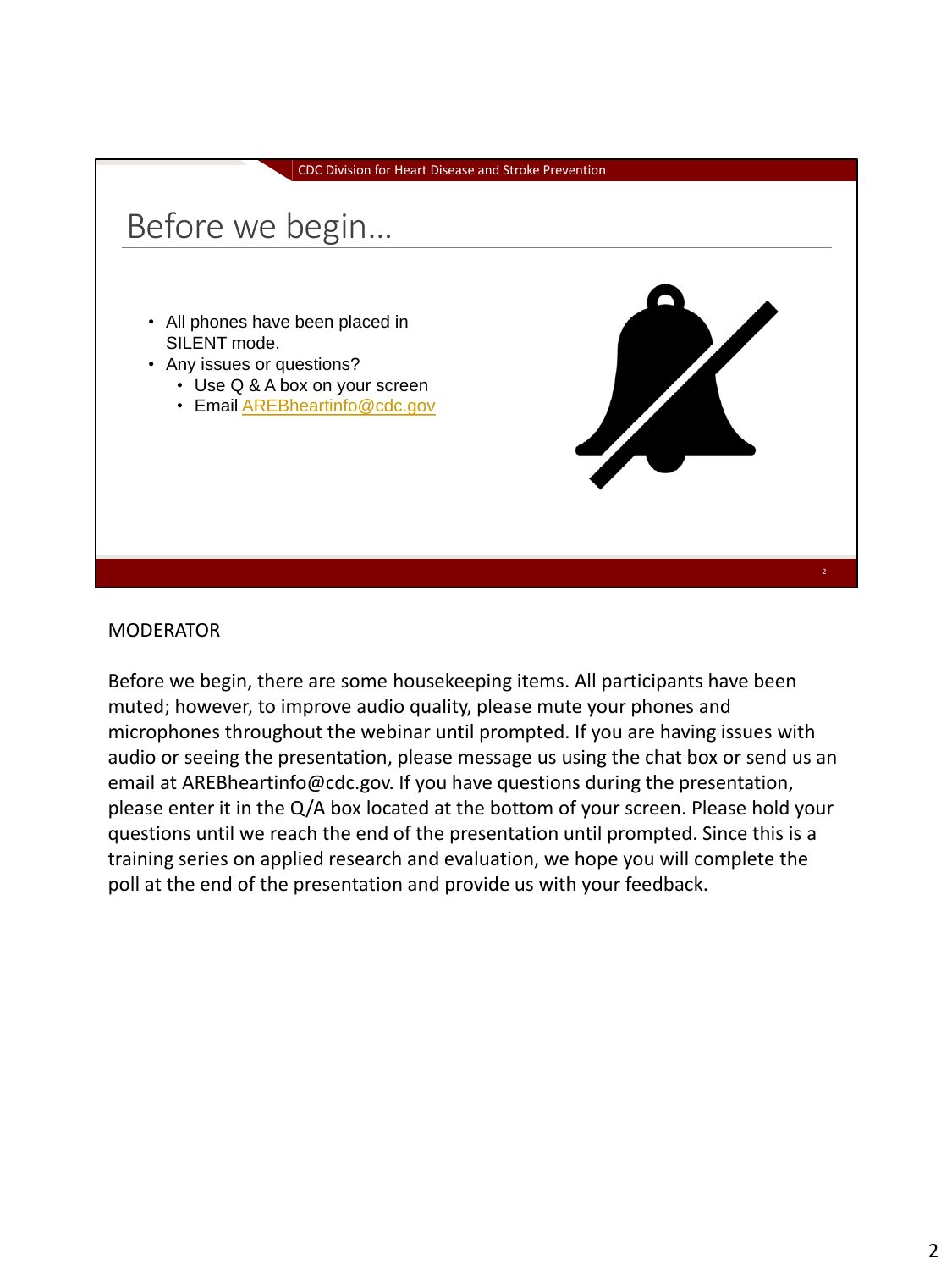### Disclaimer

**The information presented here is for knowledge and resource sharing purposes and reflects the views of the presenters. It does not necessarily represent the official position of the Centers for Disease Control and Prevention.**

MODERATOR:

The information presented here is for training purposes and reflects the views of the presenters. It does not necessarily represent the official position of the Centers for Disease Control and Prevention. So, without further delay. Let's get started. Kincaid, the floor is yours.

3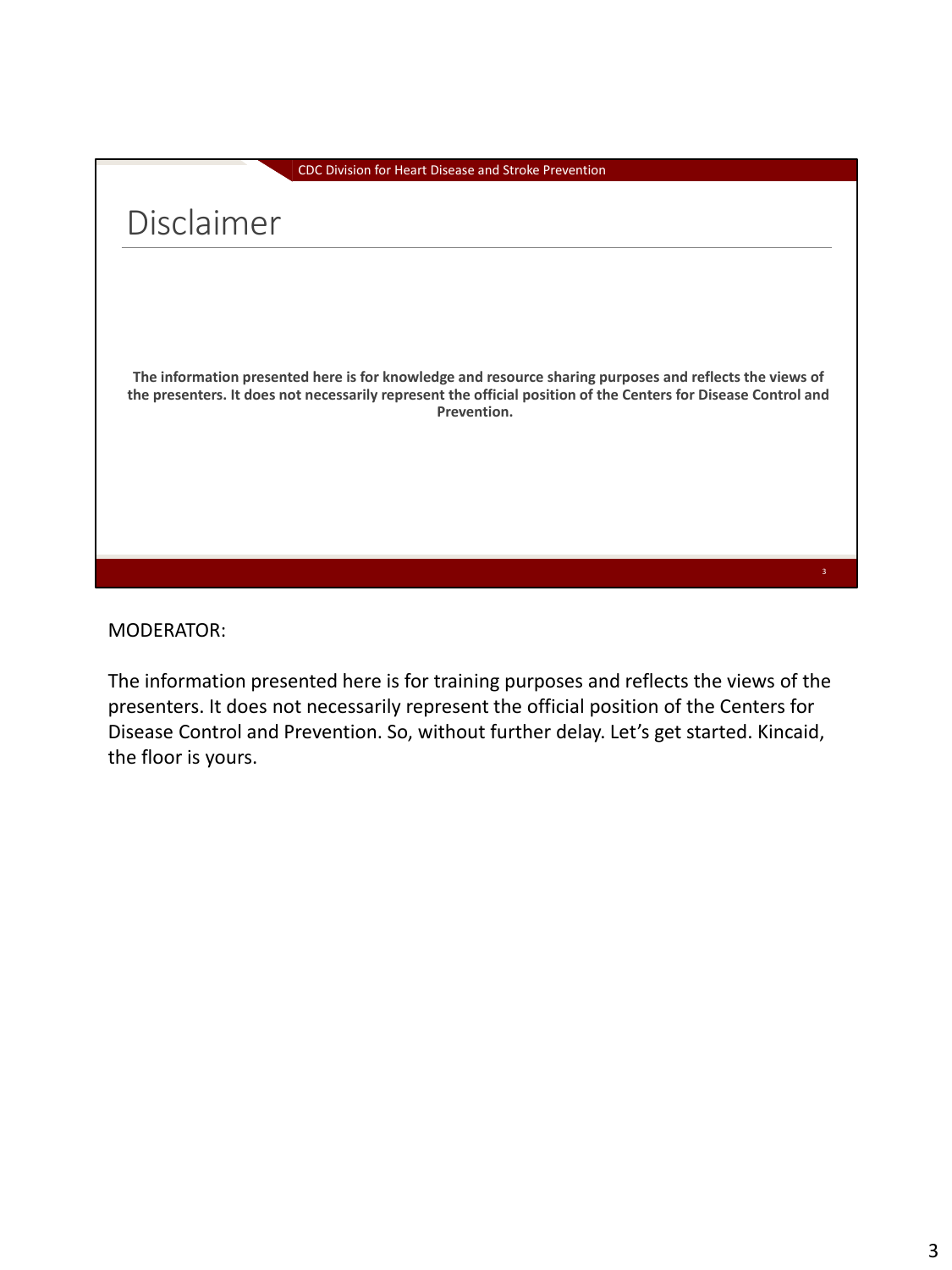| Overview | Background                            |
|----------|---------------------------------------|
|          | Case Study: Family Health Centers     |
|          | Evaluation                            |
|          | Impact                                |
|          | Lessons for Scaling and Spreading HMP |
|          | Learn More & Spread the Word          |
|          |                                       |

Thanks, Allison. Today, we will share findings from an implementation and evaluation of a Hypertension Management Program. We'll start by providing a project background, an introduction to our health system partner, a summary of the evaluation, impact, and lessons learned; and a demonstration of the Hypertension Management Program Toolkit.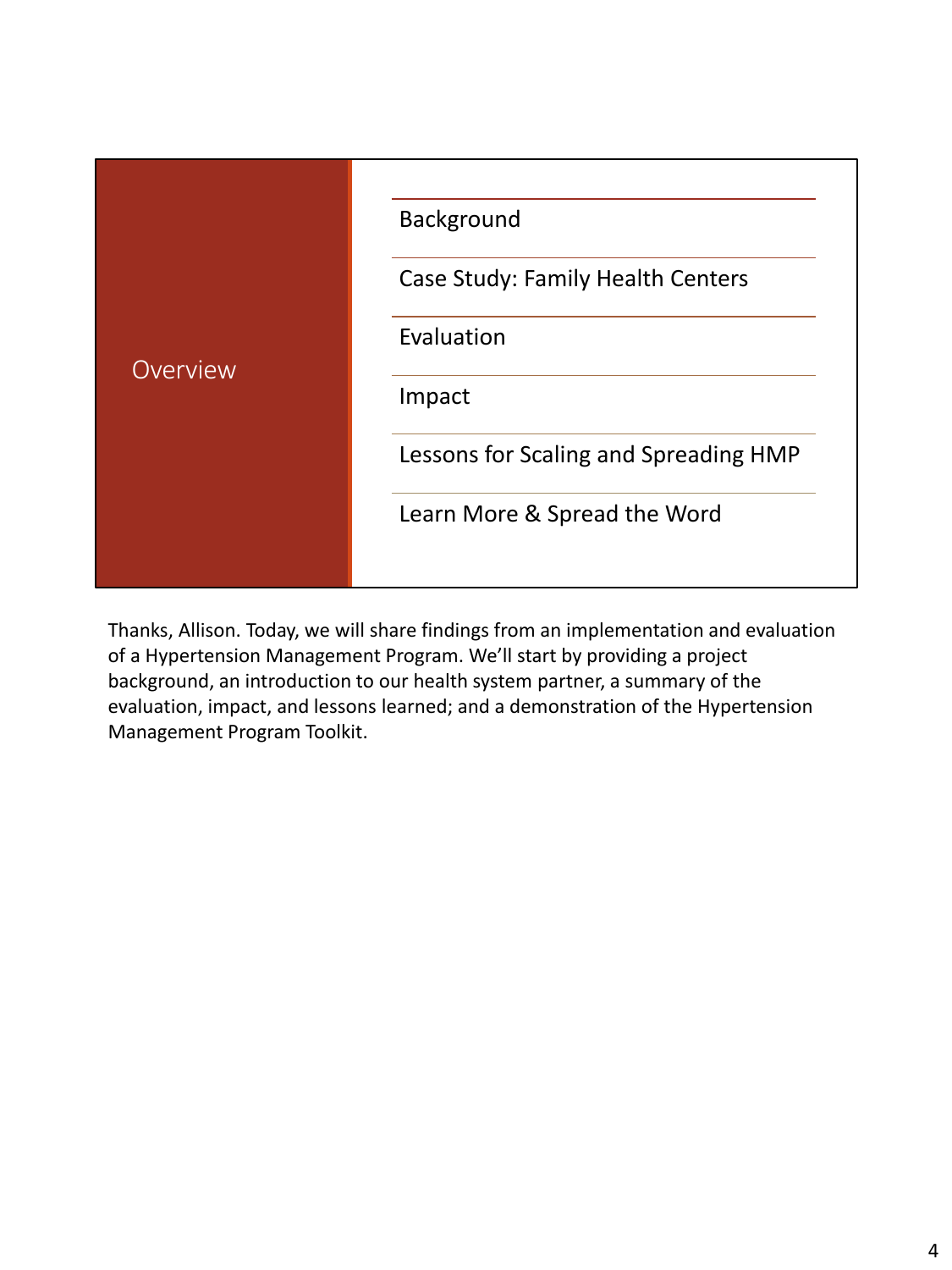## Background



- **Goal**: Improve the quality and management of patient care and decrease the number of patients with uncontrolled hypertension.
- In 2009, the DHDSP rigorously evaluated Kaiser Permanente Colorado's (KPCO) Hypertension Management Program (HMP) and found that it had achieved improved control rates among their patients from **61% to 83%** over a four-year period.

Hypertension affects nearly one in two American adults and is a risk factor for cardiovascular disease and stroke. Hypertension disproportionately affects people with low-income and people without health insurance; people who are Black/African American; and people living in the southeastern region of the US. We know that there is a need for more evidence about interventions that are effective at improving blood pressure control in high-burden healthcare settings and among populations bearing disproportionate impact of hypertension.

In 2009, the Division for Heart Disease and Stroke Prevention evaluated a Hypertension Management Program that was implemented at Kaiser Permanente in Colorado. The program improved blood pressure control among patients from 61% to 83% over four years. Given the disparities in the impact of hypertension, we sought to replicate the HMP in high burden healthcare environments and demonstrate HMP's effectiveness.

*Link to share in chat: DHDSP Field Notes for KPCO Hypertension Management Program*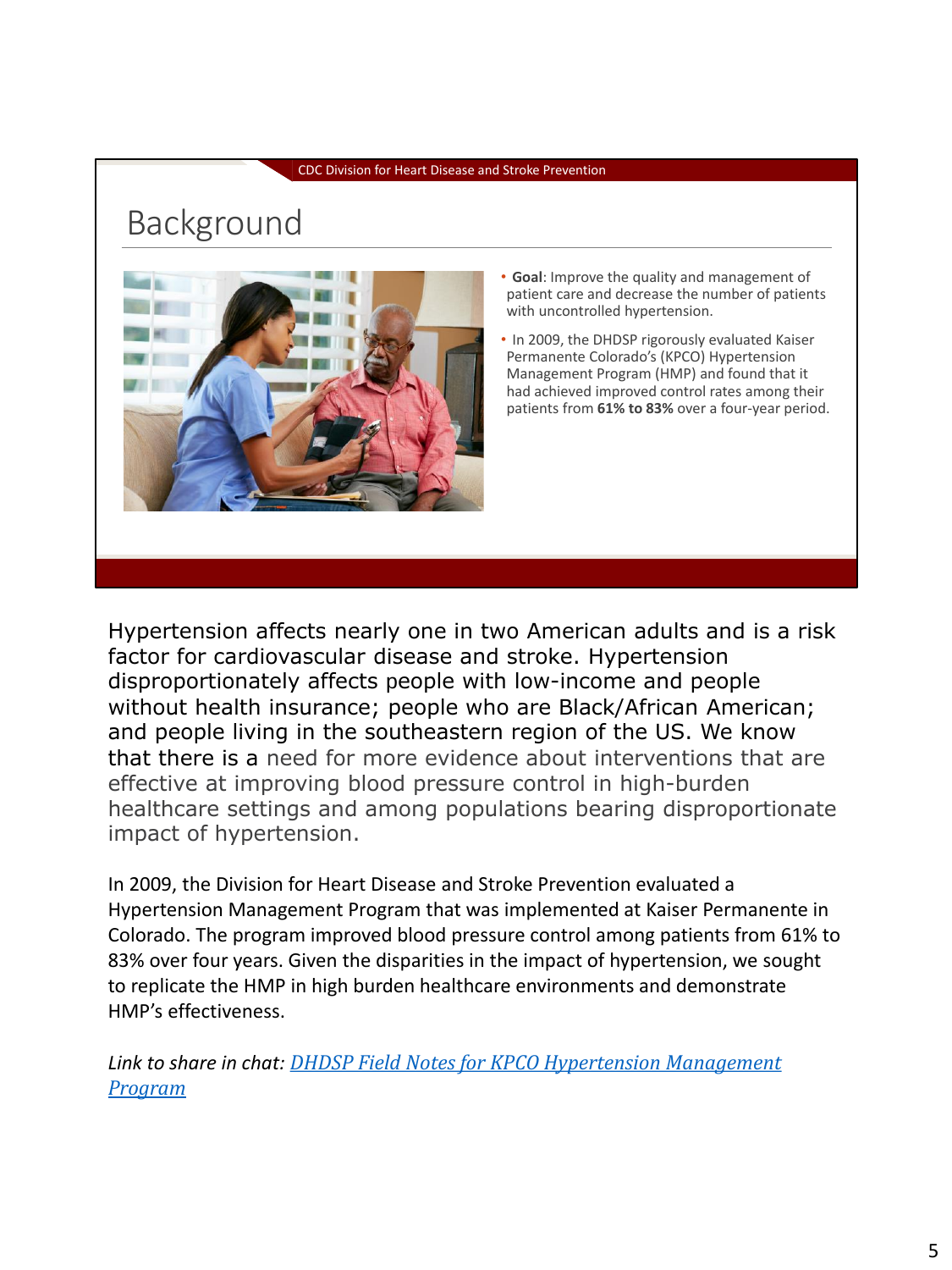

- The Hypertension Management Program has 10 key program components that together, contribute to improving blood pressure control at the health system level.
- Overall, these program components leverage team-based care, electronic health records, and pharmacists to addresses common barriers to managing hypertension, particularly among patients that experience barriers to care and a disproportionate burden of hypertension and cardiovascular disease outcomes.
- Specifically, program components included the use of an integrated care team; developing patient registries and outreach lists through the electronic health record, offering no copayment walk-in or scheduled blood pressure checks; establishing blood pressure alerts in the EHR to prompt re-checks when needed; providing education for medical staff on proper blood pressure measurement techniques; promoting the use of combination medications to treat high blood pressure; engaging clinical pharmacists to conduct hypertension management visits among patients with greatest need; establishing processes for specialty departments to conduct blood pressure measurements, referring to primary care when needed; and offering incentives, rewards, and recognition for accomplishing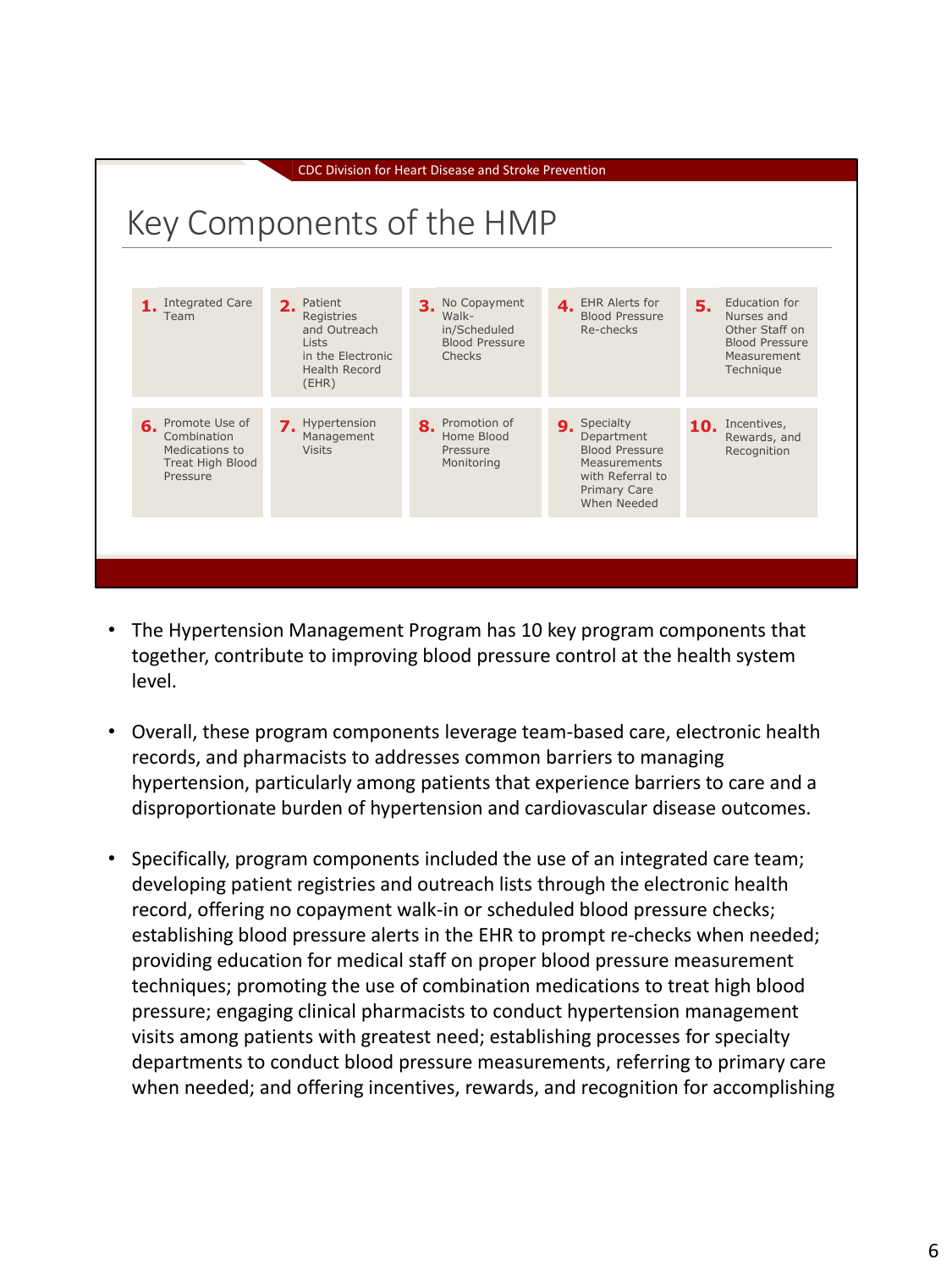quality improvement milestones.

• In an effort to translate knowledge into action, we sought to replicate Hypertension Management Program in a highburden healthcare environment to determine whether the program could be implemented with fidelity in a different setting and contribute to improvements in blood pressure control.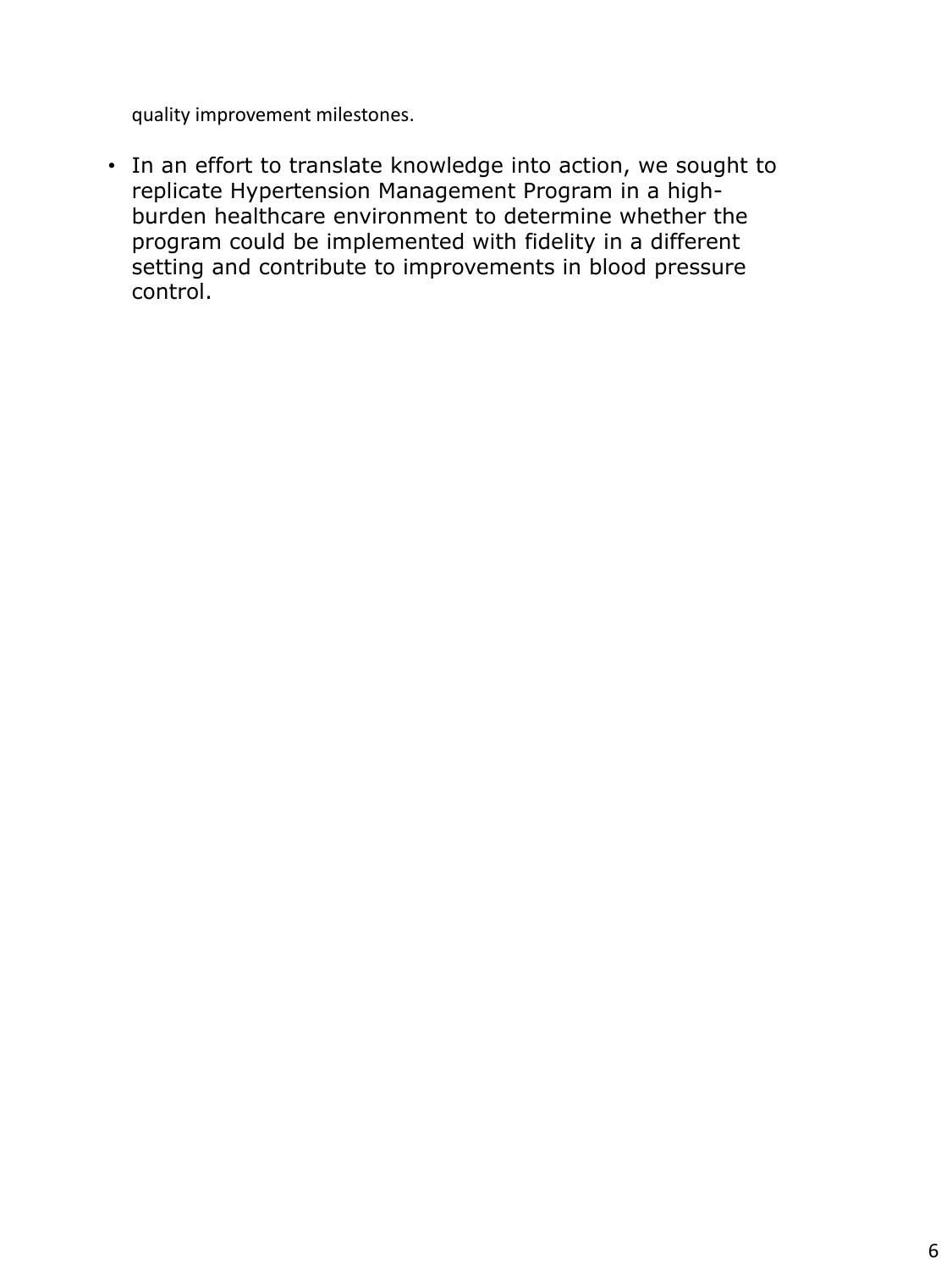

To accomplish this goal, we solicited nominations for and identified health systems sites that demonstrated they were ready to implement the Hypertension Management Program. Today we'll focus on one of the sites, Family Health Centers located in rural South Carolina.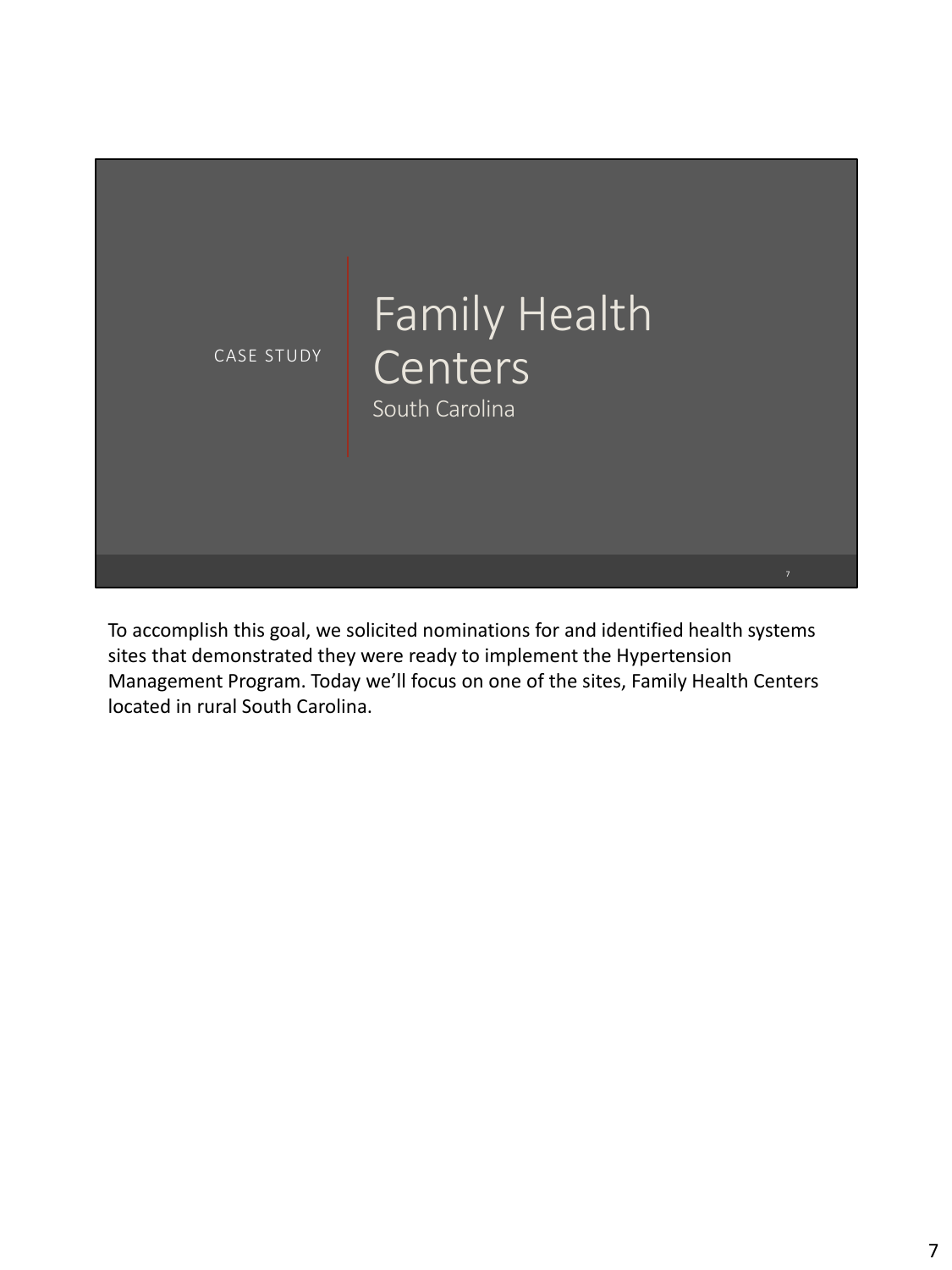

Family Health Centers (FHC), headquartered in Orangeburg, SC, consists of one main site and six full-time satellite sites. FHC is the sole provider of comprehensive primary and preventive health care services in the service area. FHC was selected for several reasons, including its use of integrated care, their existing hypertension activities, the presence of required infrastructure, and their leadership and staff buy-in.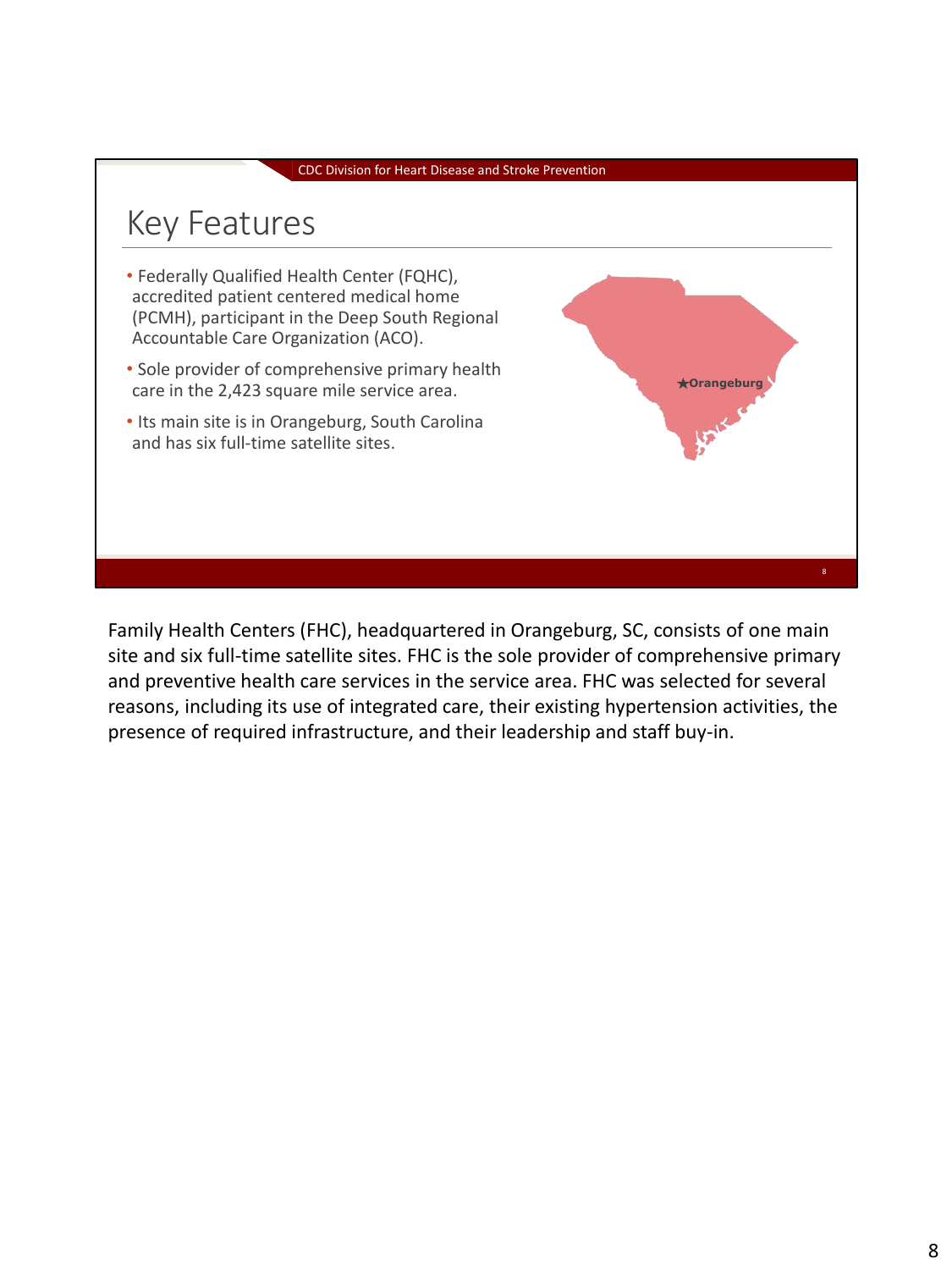

In 2010, the original health system context served patients with a diagnosis of hypertension, of which 6.1% were Black or African American and all patients were insured. In 2017, Family Health Center's main site served 3,539 patients diagnosed with hypertension and each satellite clinic served 500-800 patients with hypertension. 89% of these patients were Black or African American and 21% were uninsured.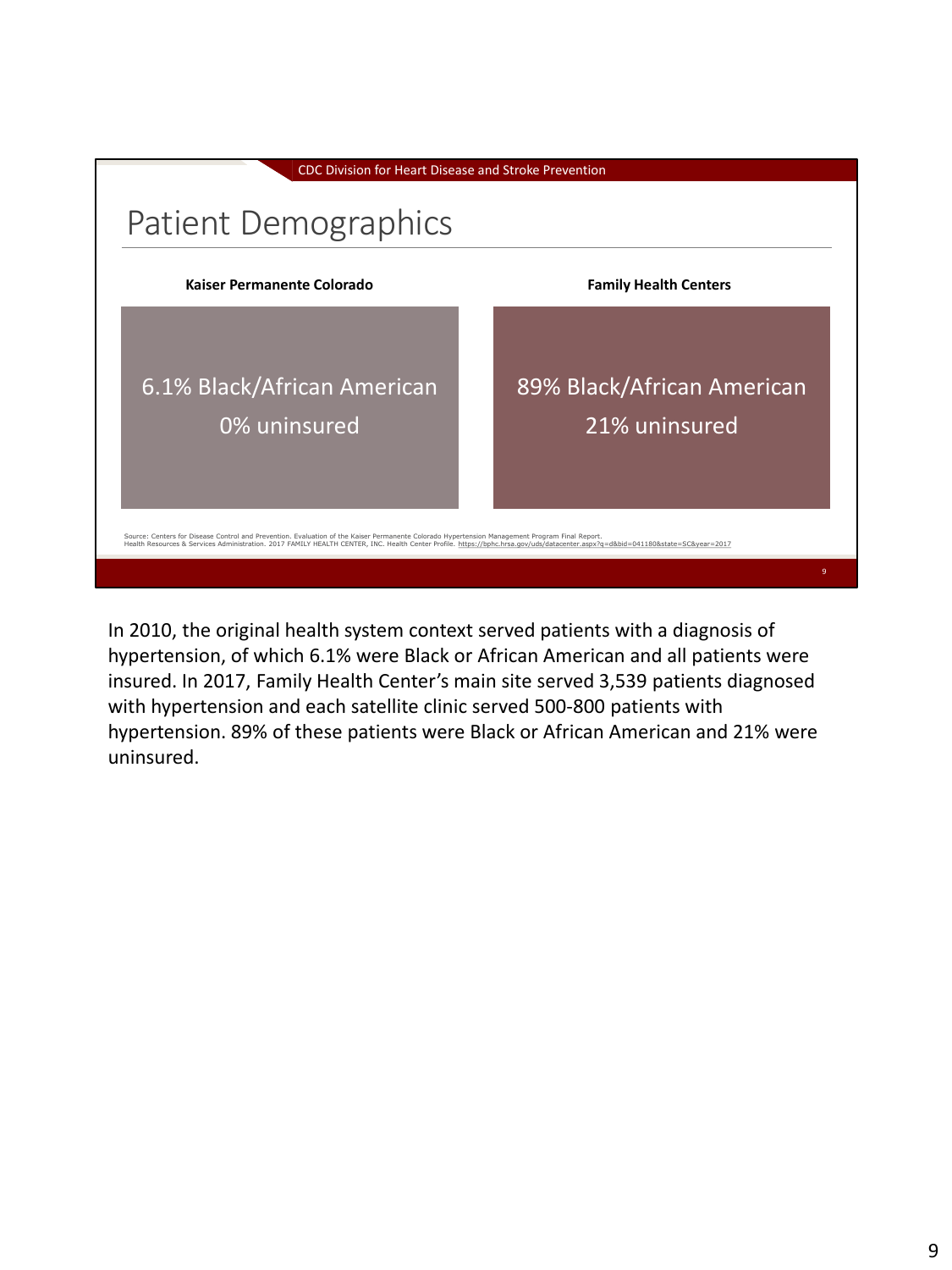

FHC began implementing some components of the Hypertension Management Program in April 2018 and by September 2018, they had fully implemented all key components. At baseline, FHC already had some HMP components partially or fully in place. For example, they had partially implemented having an integrated care team; promotion of home blood pressure monitoring; and incentives, rewards, and recognition. All FHC clinics except for one had a clinical pharmacist onsite providing pharmacy retail services; HMP was an expansion of their role, but within their expertise. At baseline, FHC had already fully implemented engaging their specialty departments in providing blood pressure measurements, with referral to primary care when needed.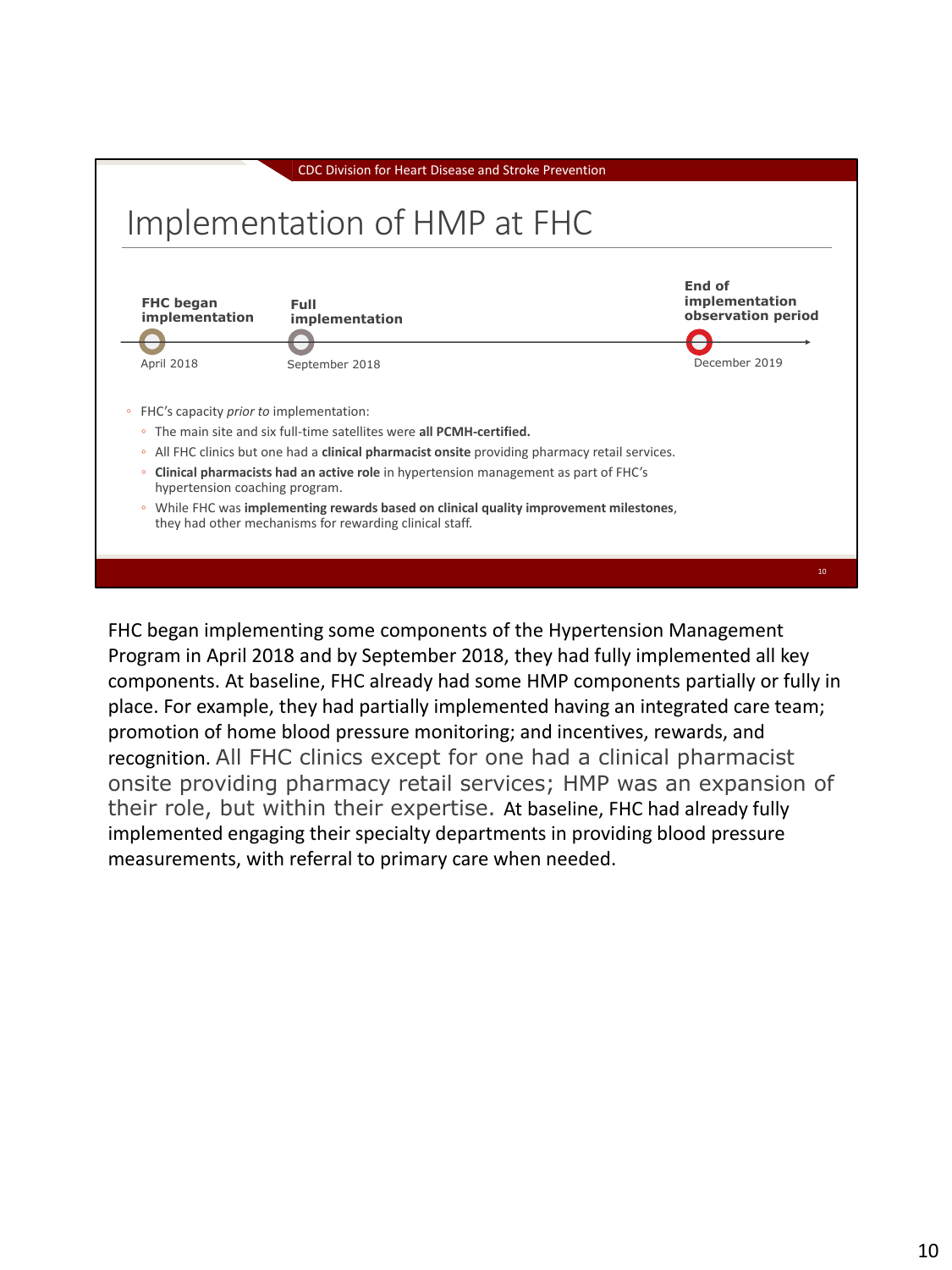# Implementation of HMP at FHC (cont.)

| <b>KPCO</b>                                                                                                                                                                                                                 | <b>FHC</b>                                                                                                                                                               |  |  |
|-----------------------------------------------------------------------------------------------------------------------------------------------------------------------------------------------------------------------------|--------------------------------------------------------------------------------------------------------------------------------------------------------------------------|--|--|
| <b>Patient Registries and Outreach Lists</b>                                                                                                                                                                                |                                                                                                                                                                          |  |  |
| Medical assistants and registered nurses<br>conducted outreach to patients with uncontrolled<br>hypertension at their last encounter as well as to<br>patients who had not been seen by their PCP in<br>the past 12 months. | Clinical pharmacists conducted outreach to<br>patients with uncontrolled hypertension at their<br>last patient encounter, via phone call.                                |  |  |
| <b>Hypertension Management Visits (HMV)</b>                                                                                                                                                                                 |                                                                                                                                                                          |  |  |
| Clinical pharmacists developed medication<br>management plans that were approved by the<br>PCP and implemented by nurses at HMVs.                                                                                           | Clinical pharmacists developed and implemented<br>medication management plans during HMVs; they<br>were not allowed to titrate medications without<br>provider approval. |  |  |
|                                                                                                                                                                                                                             |                                                                                                                                                                          |  |  |

While FHC already had some components of HMP fully or partially in place prior to implementation, adaptations were necessary to ensure HMP was suitable for their population and organizational context. These adaptations allowed FHC to leverage their existing capacities and tailor HMP to fit their setting and patients' needs. These are two of the key components that FHC adapted to fit their setting. To implement patient registries and outreach lists, FHC engaged their clinical pharmacists to reach out to patients with hypertension that might need a check up. Additionally, these pharmacists led hypertension management visits and implemented medication management plans.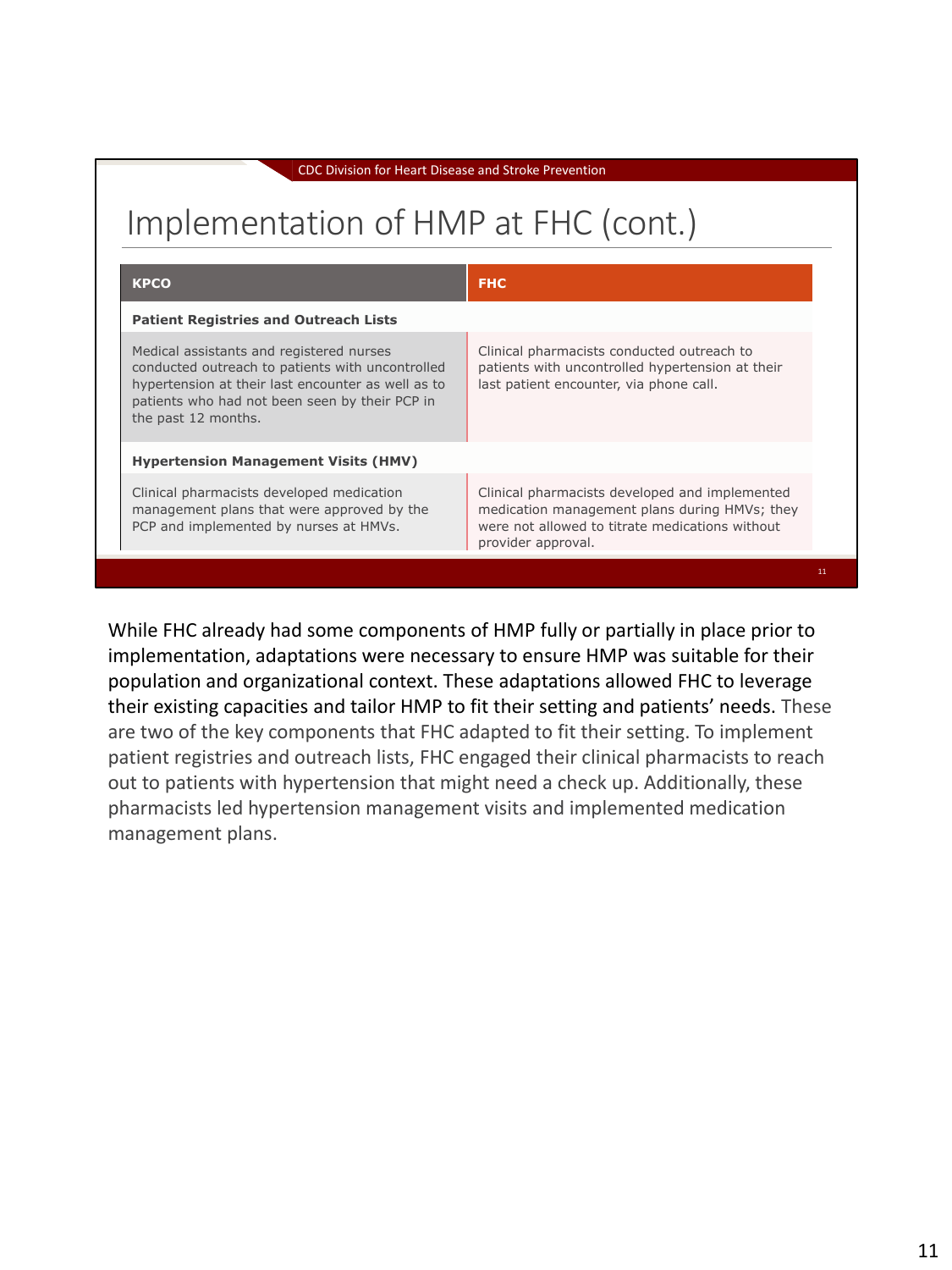

Using a mixed methods evaluation design, we used qualitative thematic analysis of semi structured interviews conducted with staff and patients. We also conducted descriptive and inferential statistics using secondary EHR data extracted from FHCs data systems.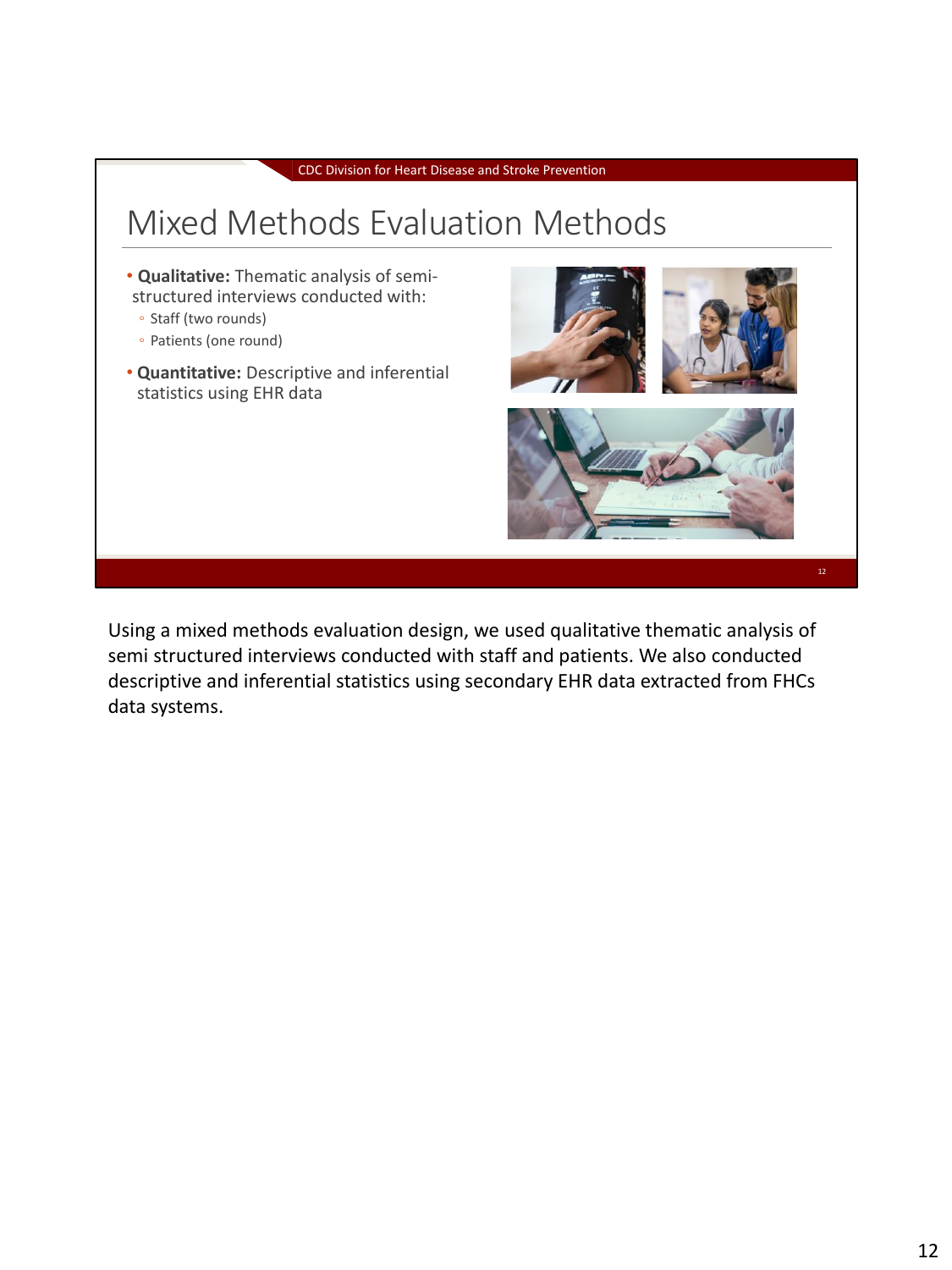# Impact of HMP at FHC

**"The HMP has worked tremendously great at bringing patients' blood pressure down to goal. The collaboration with me and the pharmacist… it helps patients feel relieved that they have someone who really cares about them that is working to bring their blood pressure down. The pharmacist goes over medications and also helps with diet. We try to bring patients back every week until we can get them at goal."**

–Provider

**"For the sites that were truly successful, those pharmacists that saw a lot of referrals and saw a lot of HMP patients, it was due to that provider buy-in."**

–HMP Clinical Coordinator

**"[The pharmacist] is great. She tells me my meds and what I can expect… [T]he blood pressure pill has the water pill in it now. It's working out great. She helped me figure out how many times a day and when to take it in the morning."** 

–HMP Patient

Our qualitative interviews with staff described a high level of satisfaction with HMP. The implementation went smoothly, despite some key staff turnover and the initial investment of time for program start up, especially for pharmacists conducting outreach. For example, a provider noted that the program helps patients, "feel relieved that they have some who really cares about them that is working to bring their blood pressure down." A patient noted that the pharmacist helped them figure out how to better take their blood pressure medication. In both early and final implementation interviews, FHC staff held positive views on how HMP had been implemented. There was improved collaboration and communication among staff, leading to improved care for patients.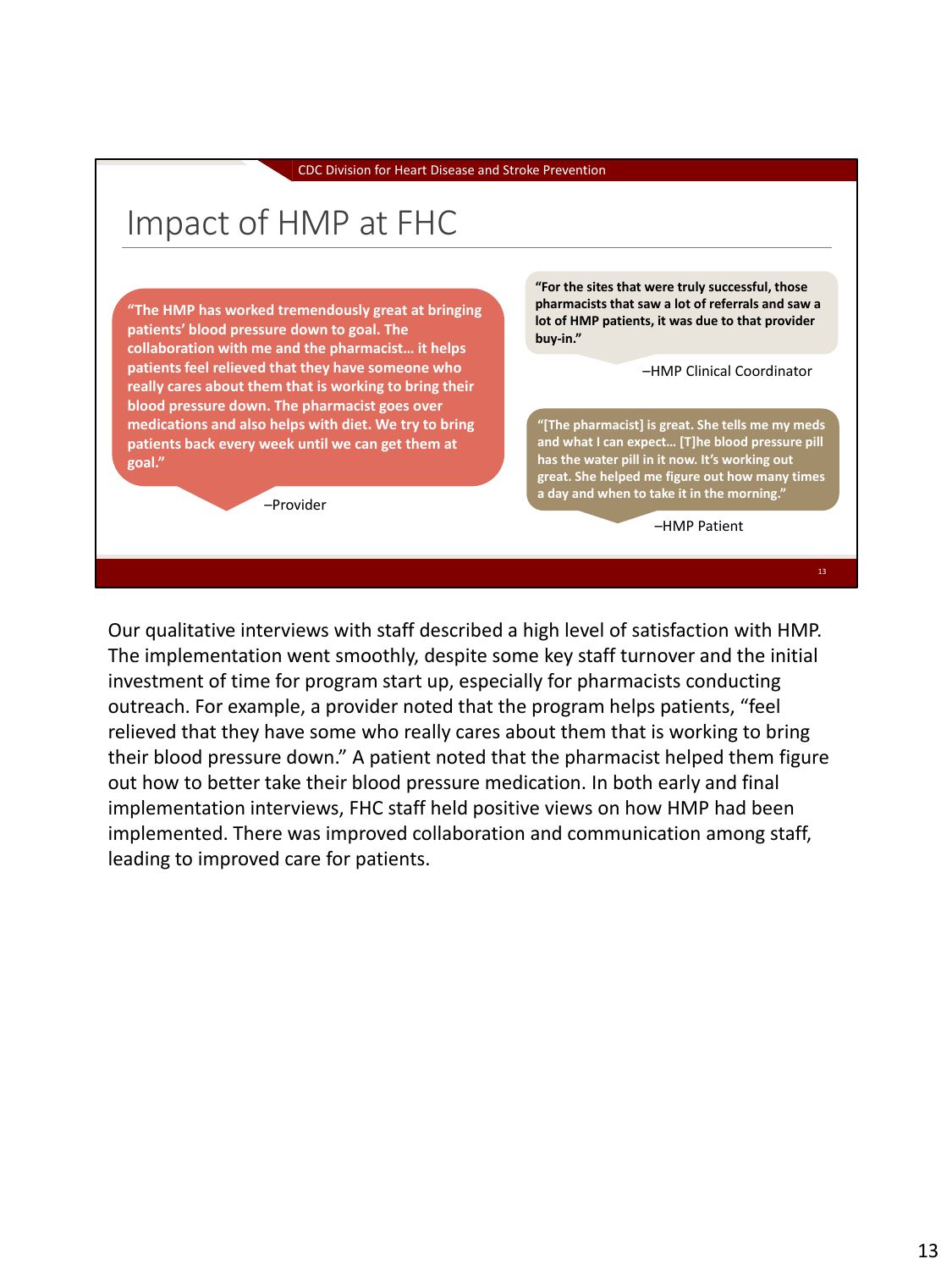## Impact of HMP at FHC

- On average across all clinics and all months, **hypertension control rates increased by 3%**  (p<.001) after HMP implementation, compared to before HMP implementation.
- There were statistically significant increases in hypertension control rates in **6 of the 7** clinics.
- The odds of controlled hypertension were **1.21 (95% C.I.: 1.15 to 1.28, p<.0001) times higher** after HMP implementation, compared to before HMP implementation.



14

Through our implementation and evaluation processes, we observed meaningful programmatic impact on blood pressure control. We observed 3,941 patients with a diagnosis of hypertension who met the eligibility criteria for inclusion in the analysis. The patient sample had a mean age of 60.8 years. Additionally, 64.7% of patients were female, 89.4% were Black/African American, and 41.8% of these patients with hypertension had a concurrent diagnosis of diabetes. On average across all clinics, **hypertension control rates increased by 3%** (p<.001) after HMP implementation, compared to before HMP implementation. There were statistically significant increases in hypertension control rates in **6 of the 7** clinics. Using a multi-level multivariable logistic regression model, we found that the odds of controlled hypertension were 1.21 times higher during the intervention period than during the pre-intervention period (p<0.0001). With these outcomes in mind, I will turn the discussion over to Dr. Aisha Tucker-Brown to discuss lessons learned as well as how you may be able to adapt and implement this approach in your health system settings.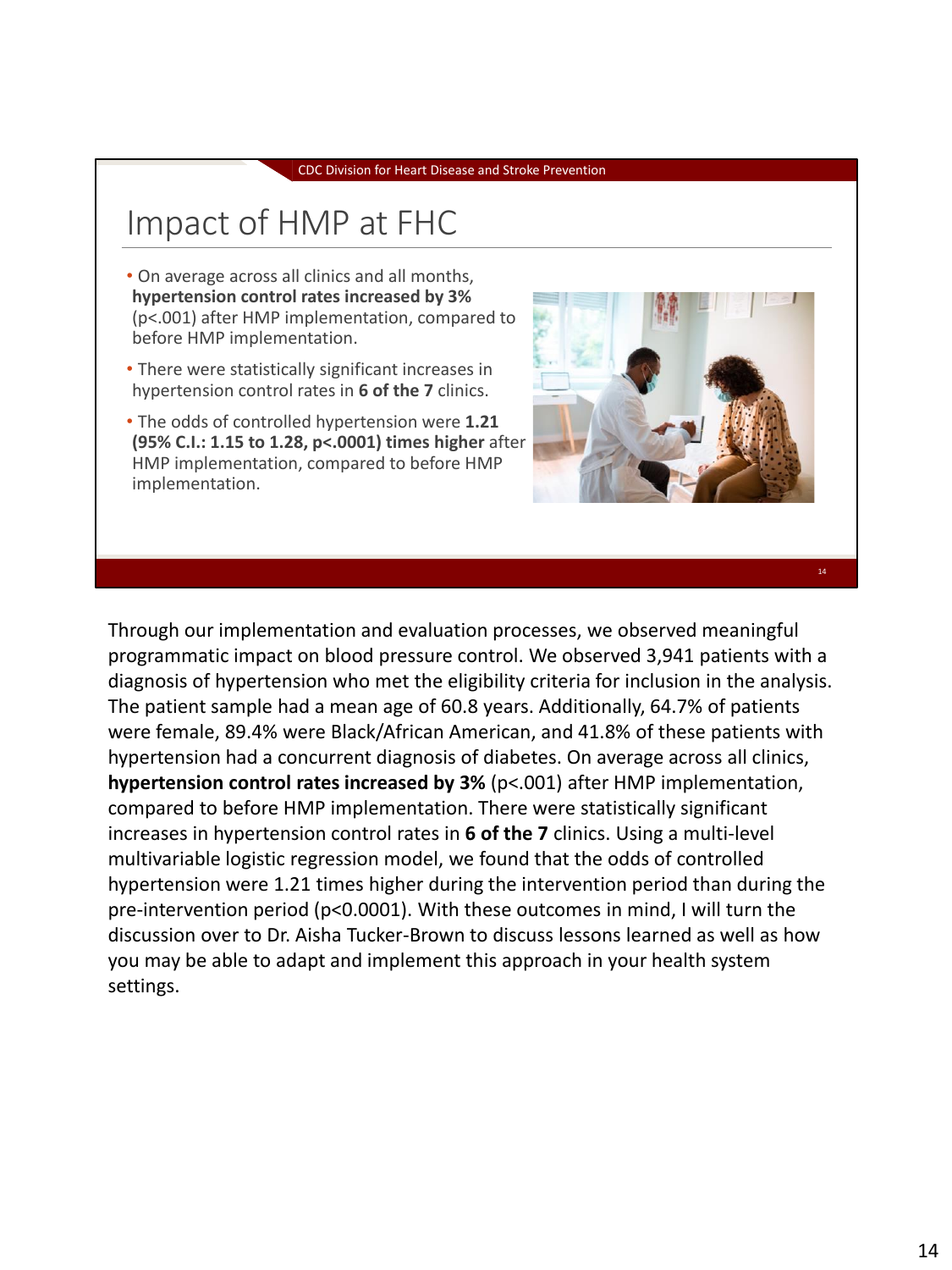| CDC Division for Heart Disease and Stroke Prevention                                             |                                                                                    |    |  |
|--------------------------------------------------------------------------------------------------|------------------------------------------------------------------------------------|----|--|
|                                                                                                  | Lessons for Scaling and Spreading HMP                                              |    |  |
| HMP can be implemented effectively and achieve significant improvements in hypertension control. |                                                                                    |    |  |
|                                                                                                  | Engage leadership and clinic-level champions.                                      |    |  |
|                                                                                                  | Ensure buy-in at the system- and site-level.                                       |    |  |
|                                                                                                  | Conduct intensive outreach in the initial start-up phase.                          |    |  |
|                                                                                                  | Convene the leadership team early and often.                                       |    |  |
|                                                                                                  | Sustain momentum by sharing data with staff.                                       |    |  |
| KA<br>이                                                                                          | Develop a plan for retraining and onboarding new staff.                            |    |  |
|                                                                                                  | Develop a CPA to help pharmacists establish more autonomy and minimize the burden. |    |  |
|                                                                                                  | Adapt HMP for telehealth to facilitate further replication.                        |    |  |
|                                                                                                  |                                                                                    | 15 |  |

The biggest lesson learned, HMP can be implemented effectively in FQHC settings and achieve significant improvements in hypertension control rates. Other lessons include:

- Engaging leadership and clinic-level champions across pharmacy, provider, and nursing departments is important, especially at the outset.
- Ensuring buy-in at the system- and site-level for HMP roles and responsibilities is essential.
- Intensive outreach in the initial start-up phase is crucial while new roles and referral pathways become established.
- Convening the leadership team overseeing HMP implementation (i.e., Hypertension Management Council) early and often is a prerequisite.
- Feeding data back to staff on HMP program metrics may help sustain momentum at sites.
- Developing a plan for retraining and onboarding new staff can help sustain staff engagement and mitigate the impact of staff turnover.
- Developing a CPA (collaborative practice agreement) can help pharmacists establish more autonomy and minimize the burden of new workflows associated with HMP.
- Adapting HMP for telehealth could facilitate further replication given that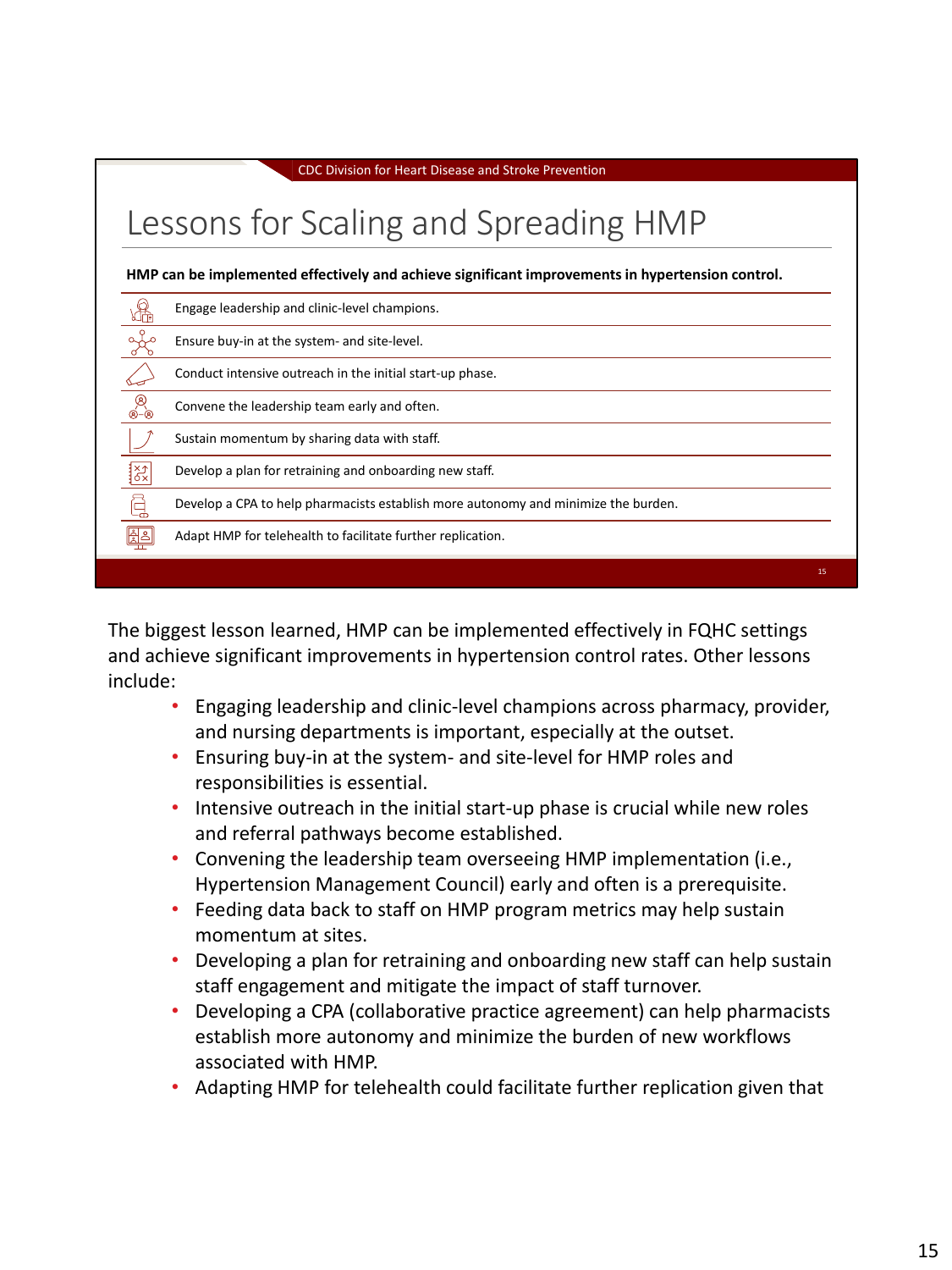health systems have limited capacity for in-person visits amid the COVID-19 pandemic.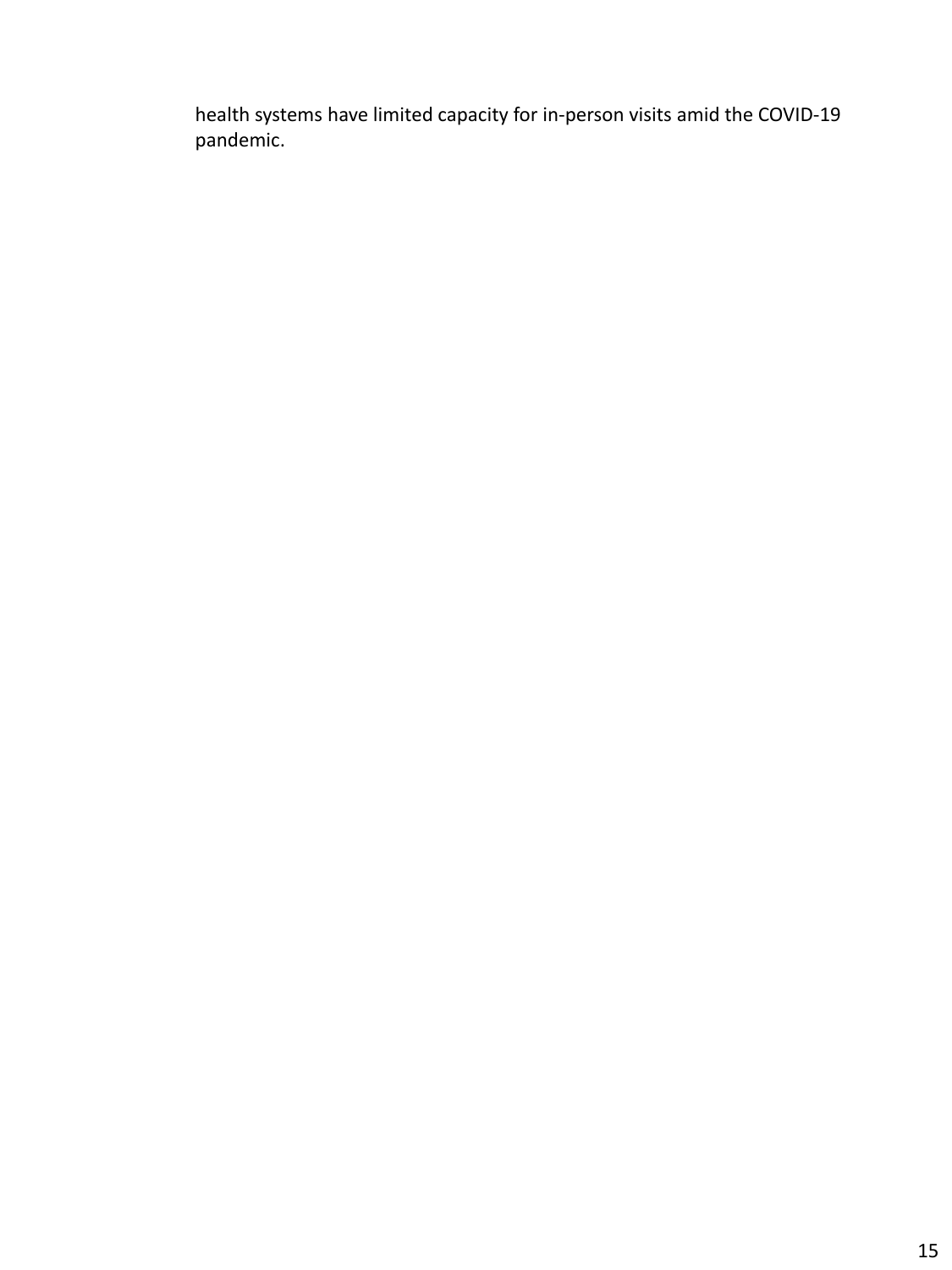

Copy and paste the following link and refer the talking points below to guide your understanding of the toolkit.

### http://www.cdc.gov/dhdsp/pubs/toolkits/hmp-toolkit/index.htm

After promising results, DHDSP developed an online interactive training toolkit to provide healthcare organizations with the information needed to implement the HMP and improve hypertension control among their patients.

- Let's take a minute to briefly explore the toolkit.
- As an example, we'll browse through Component 7
- Audio from the Module
	- Overview
	- Module
	- Adaptations
	- Assessment
- All of the online toolkit components consist of interactive e-learning modules that are designed to guide learners through the key features of the ten HMP core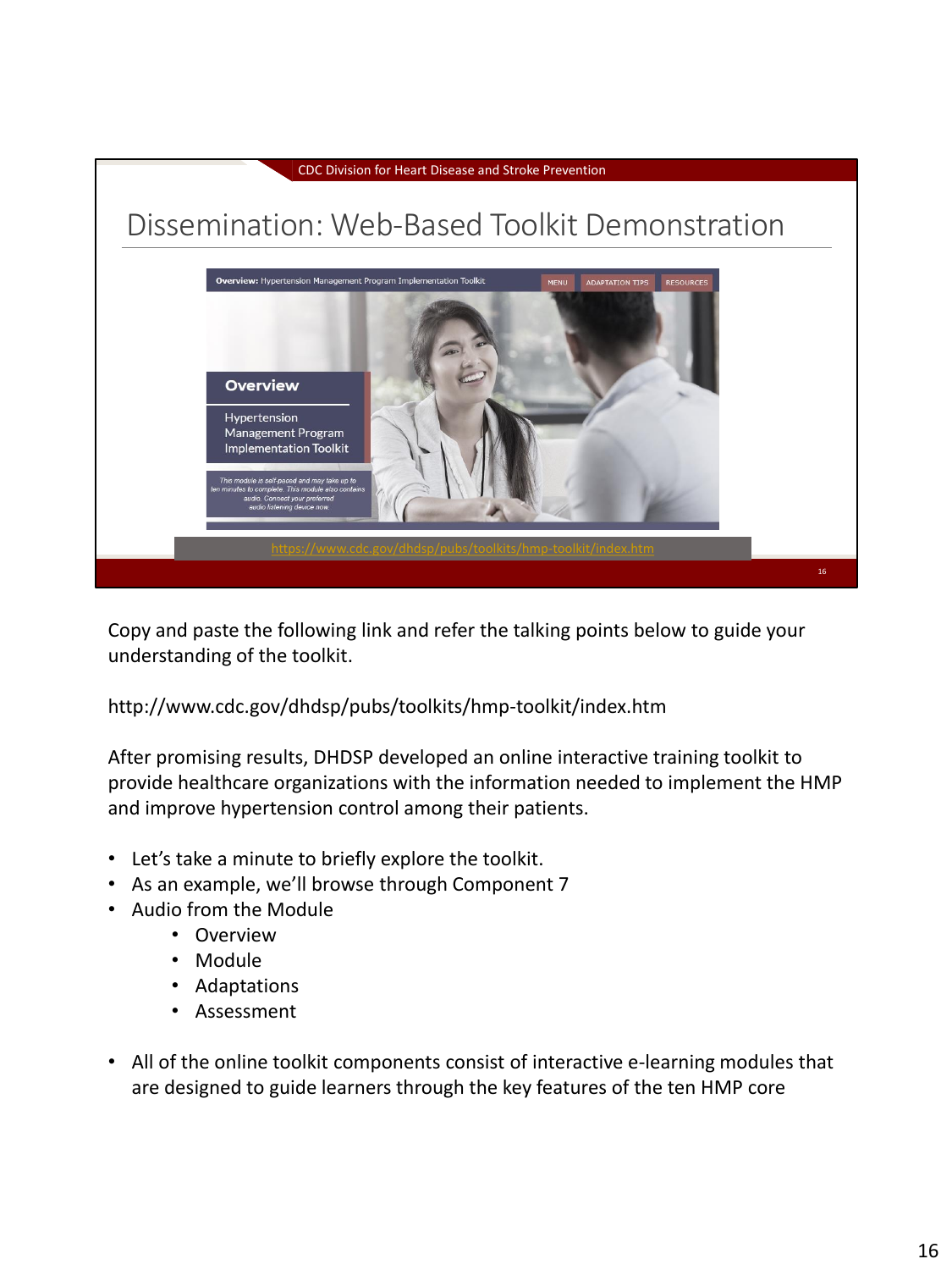program components and prepare you for implementation at your health system.

- We have included a PDF version of the toolkit as an offline resource to support implementation.
- For more information regarding the implementation and evaluation that led to it development feel free to explore the executive summary. Link to share in chat: https://www.cdc.gov/dhdsp/pubs/toolkits/hmp-toolkit/overview.htm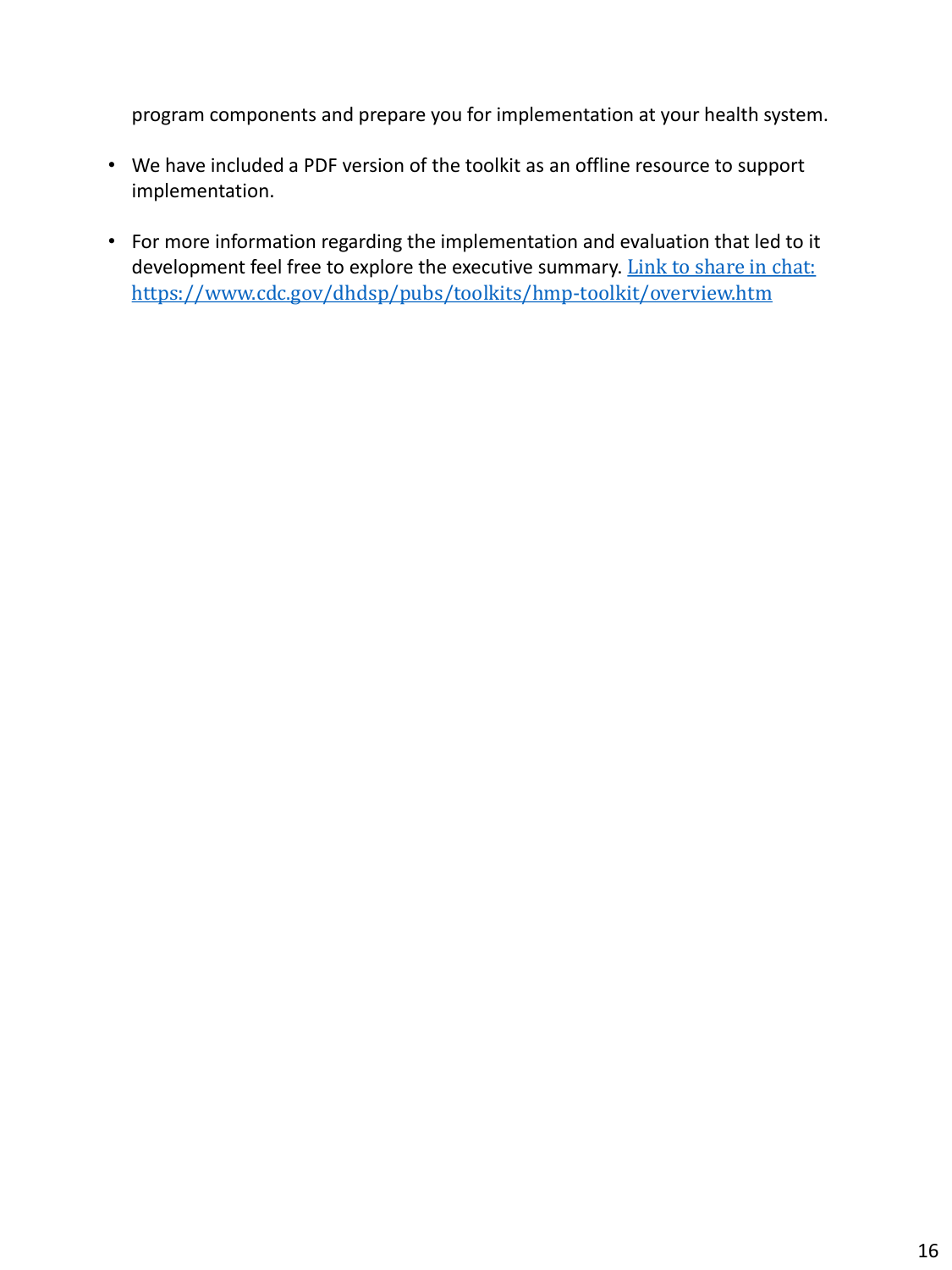

We encourage everyone to explore the toolkit and share it with your colleagues and networks through your e-newsletters, listservs, social media, etc. Links to the Executive Summary and Toolkit are included below:

- Executive Summary: Scaling and Spreading an Intervention for Hypertension Control: An Approach to Address Disparities (cdc.gov)
- Toolkit: Overview | cdc.gov

As a reminder, to learn more about the evaluation approach, methods, and findings, please visit the website to read the executive summary.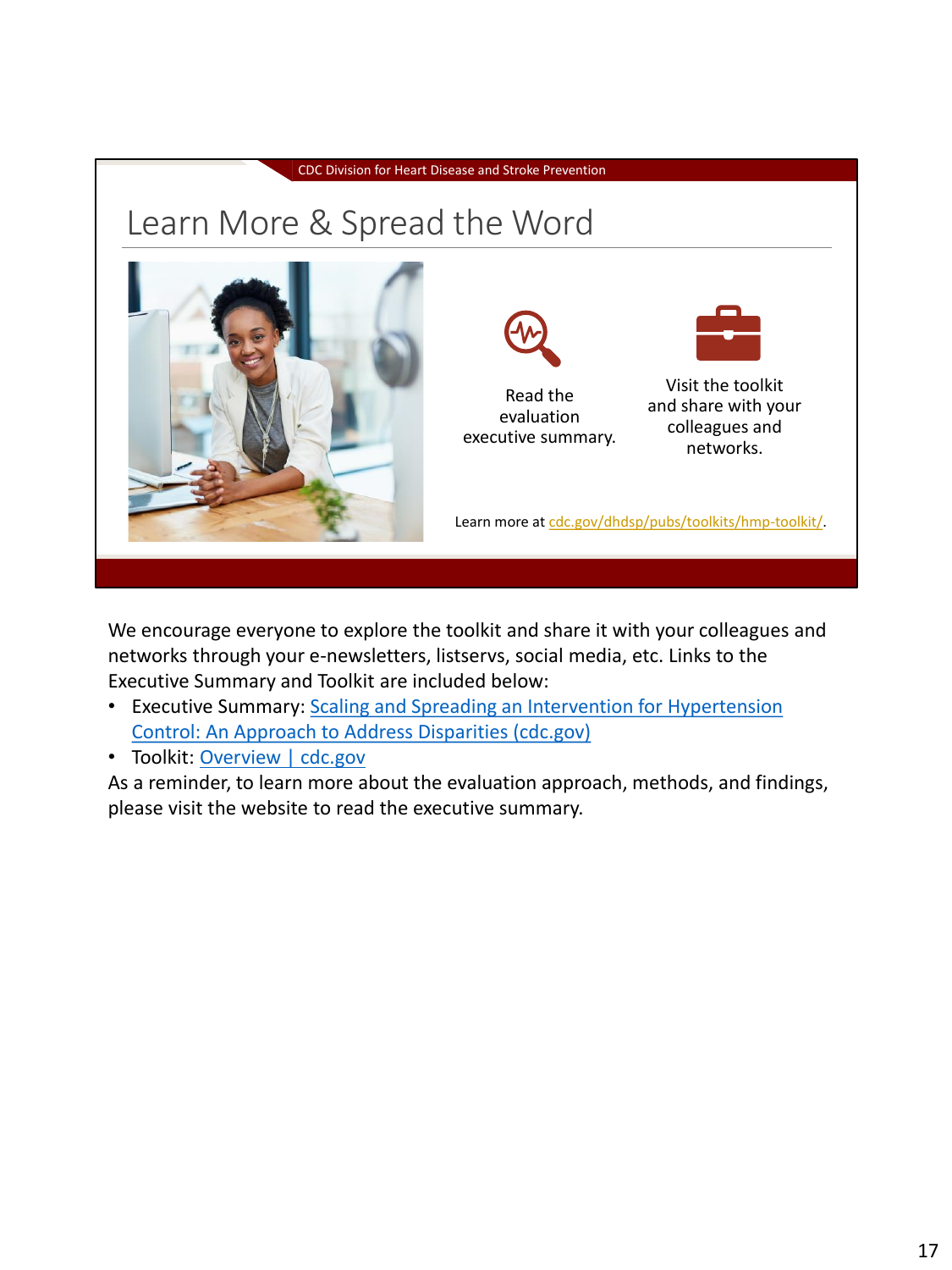

### MODERATOR

This concludes today's Coffee Break presentation. At this time we will take questions from the audience, please enter your question into the Q/A feature at the bottom of your screen. As we wait for questions from the audience, I'll ask our presenters a question to help start the discussion.

### Question: How do I know if the HMP is a good fit for my health system?

Answer: It's important to assess what you do have. If you are already working as a team and are using electronic medical records HMP would be a great fit for you. Training staff to work at the top of their license and using the HMP toolkit to improve the workflow could improve